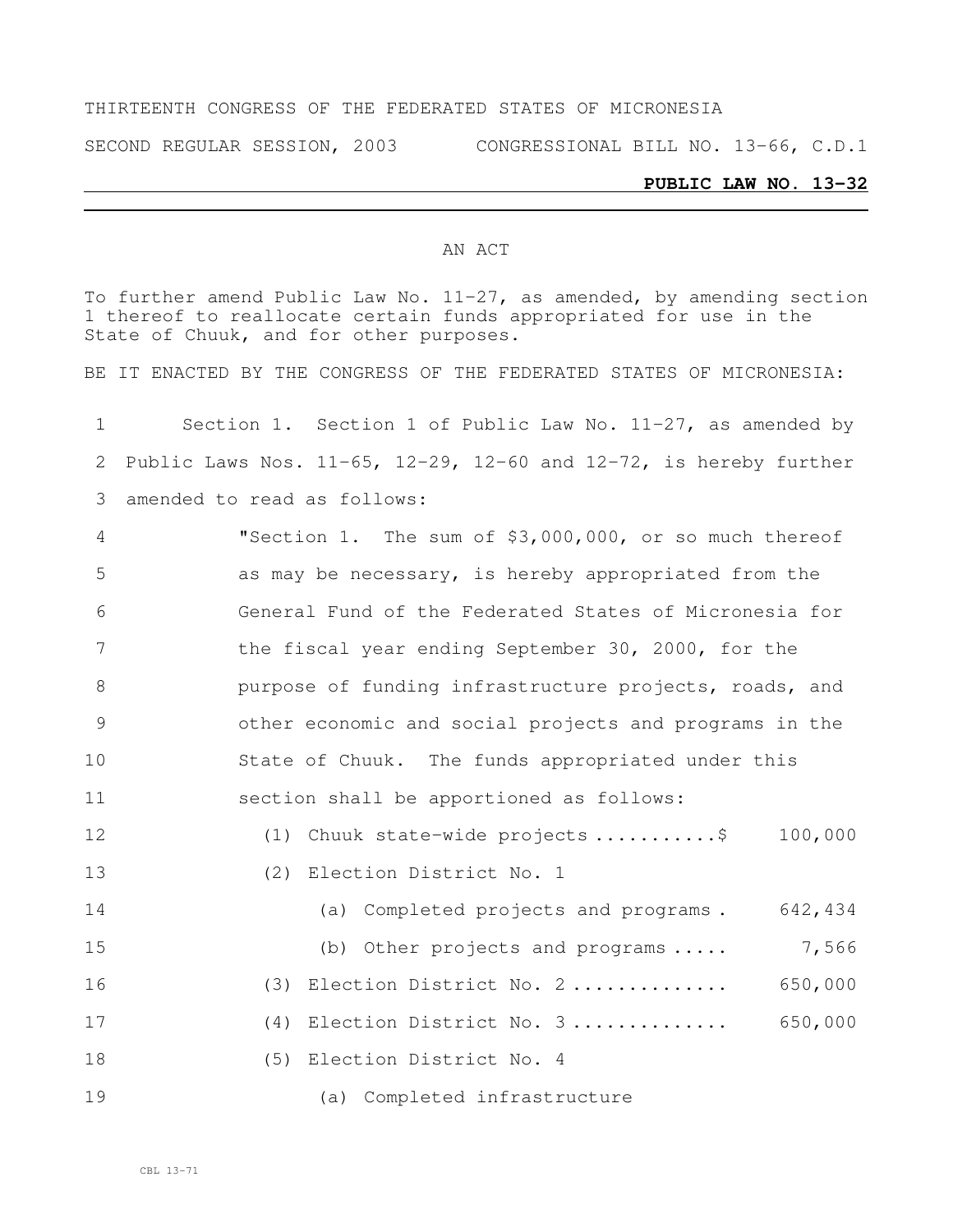# **PUBLIC LAW NO. 13-32**

| $\mathbf 1$    | projects, roads and other social and economic |         |
|----------------|-----------------------------------------------|---------|
| $\mathbf{2}$   | projects and programs \$                      | 465,837 |
| 3              | Operation Fund for FDA<br>(b)                 | 58,300  |
| $\overline{4}$ | (c) Paata Nukaf school site lease             | 20,000  |
| 5              | Woneisom operation supplement<br>(d)          | 20,000  |
| 6              | (e) Toleisom municipal operation              |         |
| 7              | supplement                                    | 50,000  |
| 8              | (f) Fanapanges municipal operation            |         |
| $\mathcal{G}$  | supplement                                    | 20,000  |
| 10             | (g) Faichuk relief aid                        | 15,863  |
| 11             | (6) Election District No. 5                   |         |
| 12             | (a) Funds previously appropriated             |         |
| 13             | and obligated for projects and programs       |         |
| 14             |                                               |         |
| 15             | (b) From previously appropriated              |         |
| 16             | funds not yet expended:                       |         |
| 17             | (i) Fishing grant supplement                  | 20,000  |
| 18             | (ii) Housing grant assistance                 | 11,000  |
| 19             | (iii) PJ High School truck                    | 10,106" |
| 20             |                                               |         |
| 21             |                                               |         |
| 22             |                                               |         |
| 23             |                                               |         |
| 24             |                                               |         |
| 25             |                                               |         |